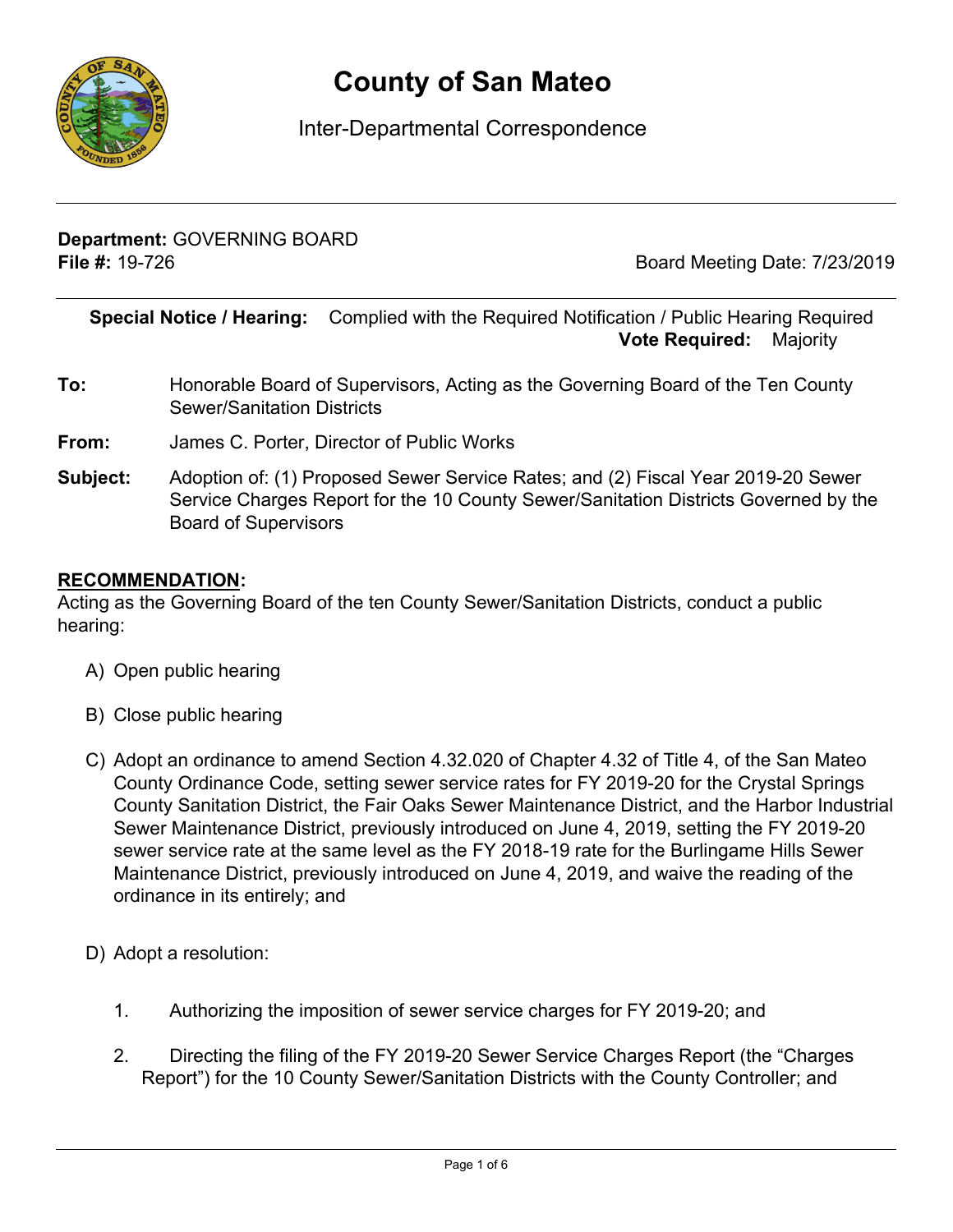- 3. Authorizing the Director of Public Works to refund any overcharge resulting from data, data entry, or computational errors; and
- 4. Authorizing the Director of Public Works to revise the Charges Report as a result of any parcel changes received from the County Assessor and/or County Controller and to file the revised Charges Report with the County Controller.

## **BACKGROUND:**

Sewer service charges are collected on the property tax bill for each parcel receiving services from one of these Sewer/Sanitation Districts. The charges are based on sewer service rates approved by your Board.

On July 25, 2017, your Board approved the sewer service rates for six (6) of the ten (10) districts (Districts) for three fiscal years (FY 2017-18 through FY 2019-20); set sewer service rates for the Burlingame Hills Sewer Maintenance District (BHSMD) and Crystal Springs County Sanitation District (CSCSD) for FY 2017-18 at the same level as the FY 2016-17 rates; and set rates for one fiscal year (FY 2017-18) for the Fair Oaks Sewer Maintenance District (FOSMD) and the Harbor Industrial Sewer Maintenance District (HISMD).

The sewer service rates for the BHSMD and CSCSD have been set annually due primarily to the uncertainty of the cost of major capital improvements in the districts and the downstream agency system.

On July 26, 2018, your Board set the sewer service rates for the BHSMD, CSCSD, FOSMD, and HISMD for FY 2018-19 only.

Your Board adopted Resolution No. 076635 on June 4, 2019, which set 10:00 a.m. on July 23, 2019, in your Chambers, as the time and place for a public hearing to consider the sewer service rate increases for the three (3) Districts (CSCSD, FOSMD, and HISMD) for FY 2019-20 and the filing of the FY 2019-20 Sewer Service Charges Report for the ten (10) Districts, and directed the Director of Public Works to send the necessary notices for said hearing.

The process to be followed in adopting the Sewer Service rates for the three (3) Districts, and adopting the Sewer Service Charges Report for FY 2019-20, includes the following steps:

- 1. Hold a public hearing and receive testimony on: a) increasing the sewer service rates for the three Districts and; b) imposing the sewer service charges for all ten Districts calculated on the basis of the adopted sewer service rates.
- 2. After considering all written and oral objections to the sewer service rates for the three Districts and charges for all ten Districts, close the public hearing and determine if there is a majority protest to the proposed sewer service rates in any of the Districts.
- 3. If there is a majority protest in any of the three Districts, terminate your consideration of imposing a sewer service rate increase in that District and set the sewer service rate for FY 2019-20 for that District at the sewer service rate in effect for FY 2018-19, and direct Department staff to recalculate Sewer Service Charges for that District.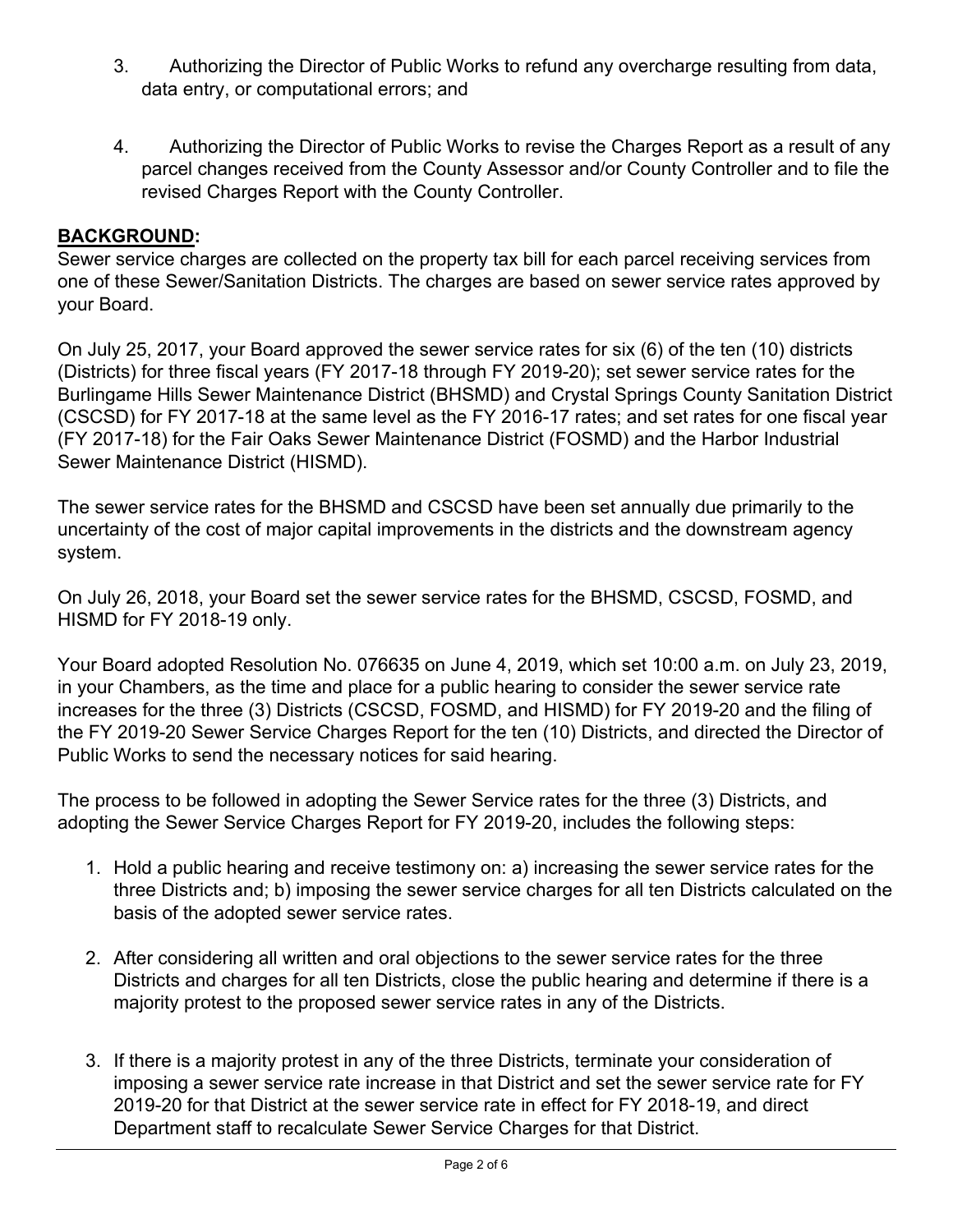- 4. If there is not a successful majority protest, adopt the ordinance amending Section 4.32.020 of Chapter 4.32 of Title 4, of the San Mateo County Ordinance Code, increasing the sewer service rates for FY 2019-20 for CSCSD, FOSMD, and HISMD.
- 5. Adopt a resolution authorizing the imposition of sewer service charges for FY 2019-20 and authorizing the filing of the FY 2019-20 Sewer Service Charges Report with all ten (10) Districts with the Controller.

# **DISCUSSION:**

The Districts governed by your Board currently provide sanitary sewage collection, transport, treatment and disposal services, as well as ancillary field and office services, to approximately 12,000 residences, businesses, school, and institutions in ten (10) areas of San Mateo County. Virtually all of the revenue to provide these services in each District is generated by a user fee, the sewer service charge.

Our June 4, 2019 Board report explained the need for the sewer rate increases for the three (3) Districts (CSCSD, FOSMD, and HISMD), and adoption of the Sewer Service Charges report based on the adopted sewer service rates. The report also described the proposed process to be followed pursuant to the County Ordinance Code. Additionally, as of the date that the attached Charges Report was developed, the data for the relevant tax rate areas was still being finalized by the County. The proposed Resolution therefore authorizes the Director of Public Works to revise the Charges Report as a result of any parcel changes received from the County Assessor and/or County Controller on or after July 17, 2019, as well as to refund, during the fiscal year, any overcharges resulting from any such errors in the Charges Report. The Districts will refund any errors found with the submittal of proof of payment of the charges levied on the tax roll.

Notices were sent to the property owners of the approximately 9,030 parcels in the three (3) Districts informing them of the proposed rate increases and charges for each specific property, the reason for the charges, and the time, place, and date when your Board would consider the proposed rates and charges. The required notices of the filing of the Sewer Service Charges Report and of the time and place of the hearing were published as stipulated in the County Ordinance Code requirements. The purpose of the public hearing is to allow your Board to hear and consider any objections and written protests to the proposed sewer service rates and the Sewer Service Charges Report based on the adopted rates.

# Public Input Process

The Department sent a letter to all property owners in each of the three (3) Districts in April 2019 notifying them of the proposed rate increases and inviting them to attend a community meeting specific to their District to discuss the proposed rates and obtain their input. The community meetings were held in April and May 2019 and included presentations from staff. After the Board meeting on June 4, 2019, the Department sent a second mailing to property owners in the three (3) Districts, which provided them with the proposed rates and information about the time and place of the public hearing. This mailing complied with Article XIIIC and XIIID of the State Constitution by individually noticing each property owner of record of the proposed increases in the property related fee and a mechanism for rejecting the fees via a "majority protest" at the public hearing.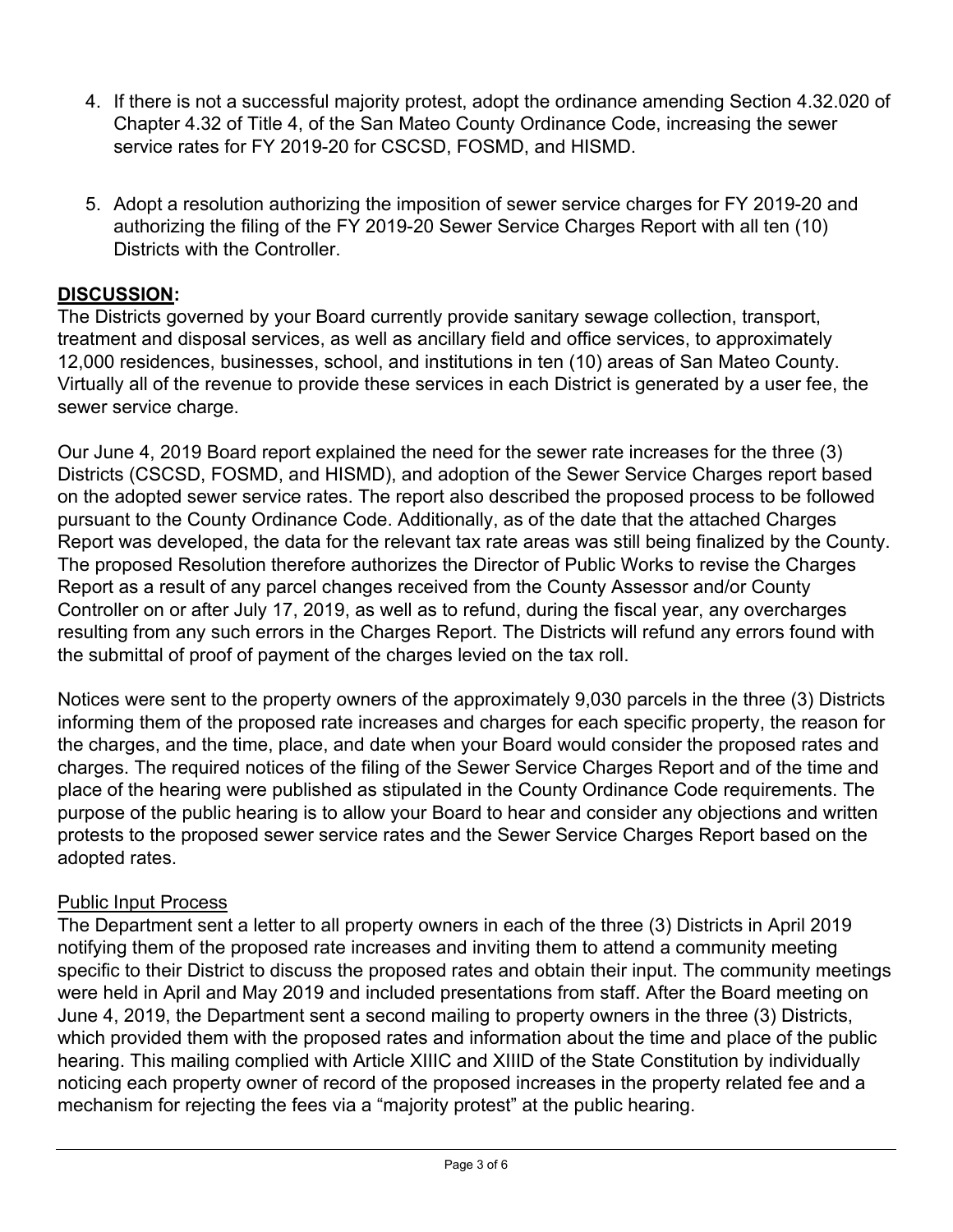# Additional Factors Contributing to Recommended Rate Adjustments

The City of San Mateo (San Mateo) has implemented their Clean Water Program (CWP), estimated to cost approximately \$1 billion, in response to the Cease and Desist Order issued by the Regional Water Quality Control Board. The CWP includes several large sewer and wastewater treatment plant projects and CSCSD will pay portions of the project costs, since that District is served by the CWP facilities.

Staff has preliminarily determined that CSCSD will be responsible for approximately \$22.5 million for CWP work and, while the financial arrangements between San Mateo and the CSCSD have not been finalized, staff estimates that CSCSD will make annual debt payments of approximately \$1.4 million each for 30 years. The CWP has a significant and direct financial impact on the CSCSD. The proposed rate increase for the CSCSD supports a portion of the anticipated debt payments for the CWP but is not adequate for the total estimated annual debt payment amount.

The wastewater from both the FOSMD and HISMD is transported through collection systems of the cities of Redwood City and San Carlos, respectively. Sewage from these districts and the other six districts are treated at the Silicon Valley Clean Water (SVCW) treatment plant. The SVCW is moving forward on capital improvement projects that were initiated in 2008 and are estimated to cost \$850 million in total. The remaining SVCW capital improvement projects are estimated to cost \$559 million and will generally be funded through bond financing. Through their respective agreements with Redwood City and San Carlos, the FOSMD and HISMD are responsible for their proportionate shares of SVCW's annual expenditures, including capital improvements. The proposed rates for the FOSMD and HISMD account for each District's estimated financial obligations for the SVCW projects for FY 2019-20. The SVCW project costs are the primary reason for the proposed FY 2019-20 rate increases. Similar rate increases are anticipated for future fiscal years for all of the six districts that flow to the SVCW treatment plant.

As discussed in the June 4, 2019 Board report, all of the Districts face some uncertainties regarding future costs which will affect future rates including: anticipated cost of work at the wastewater treatment plants and the downstream collection systems, financial arrangements for capital improvements to district or downstream facilities, and the long-term financial impacts as a result of complying with the requirements of the State Water Boards. Therefore, we are proposing to set the sewer service rates for one (1) year (FY 2019-20) for the BHSMD, CSCSD, FOSMD, and HISMD.

The Department continues to work with the Federal Emergency Management Agency (FEMA) for reimbursement of damages sustained by the CSCSD's facilities from the 2017 winter storms. Future rates for the CSCSD may be impacted should FEMA reimbursement not be adequate to pay for the repair project.

The following table indicates the number of written protests to the proposed sewer service rate increases that were received at the time this report was prepared.

| <b>District</b>     | No. of<br><b>Properties in</b><br><b>IDistrict</b> | <b>Written</b><br><b>Protests</b><br><b>Received</b> | <b>Percent</b><br>(%) |
|---------------------|----------------------------------------------------|------------------------------------------------------|-----------------------|
| Crystal Springs CSD | 1,472                                              |                                                      | $0.07\%$              |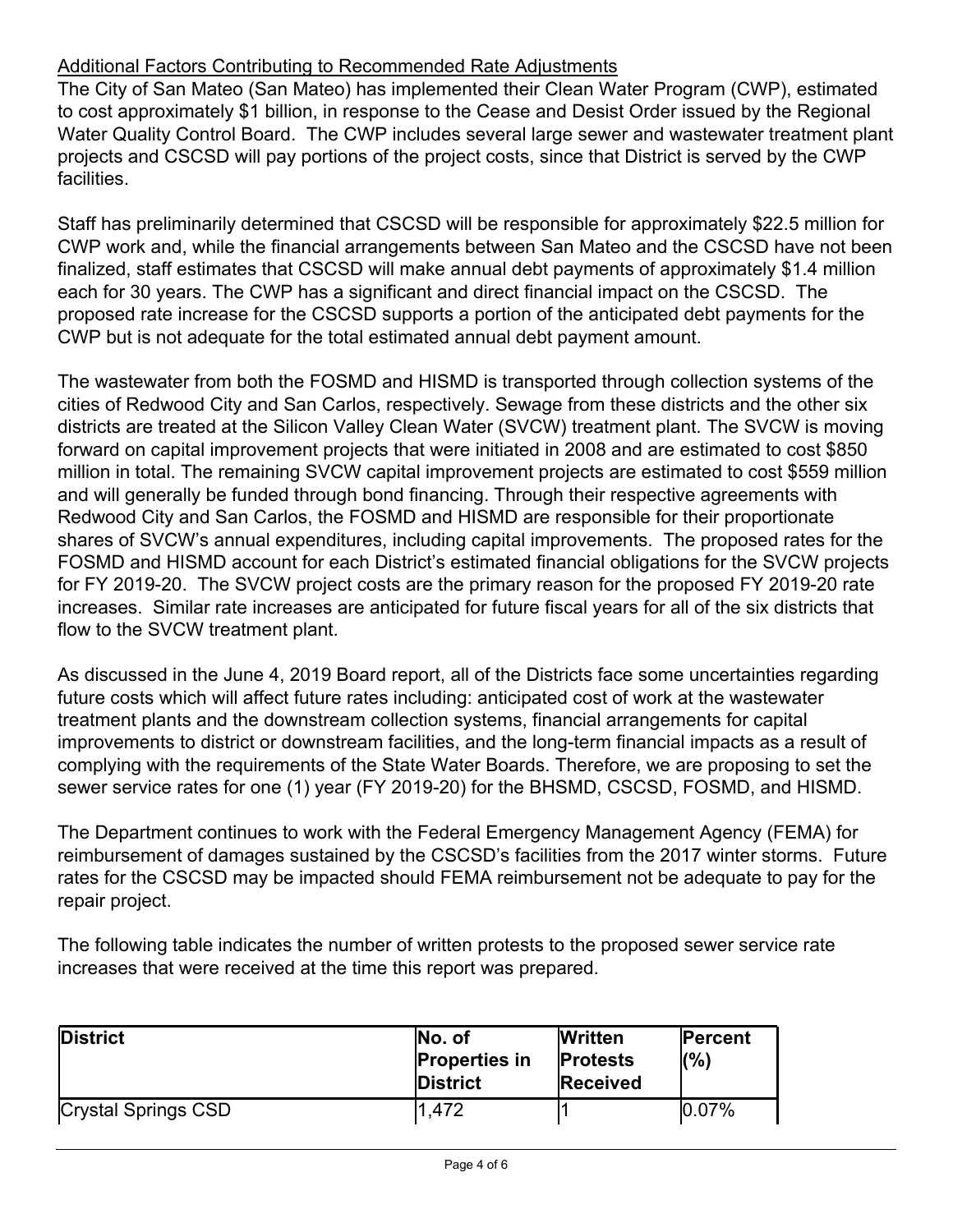| Fair                            | 489 |   | 01% |
|---------------------------------|-----|---|-----|
| Oaks SMD                        | —   |   | 0.0 |
| Industrial SMD<br><b>Harbor</b> | 169 | ע | 0%  |

Staff will report to your Board on any written protests that are received up to and including the date and time of the public hearing.

## Alternates to Consider

After the close of the hearing, if there is not a majority protest, your Board can reduce the sewer service rate(s) as you may determine appropriate. However, reducing the proposed rate(s) would require identifying a source of funding, such as a loan, if the District's incurred expenses exceed amounts that can be paid for based on the adopted rates. Additional impacts to the Districts could include: reduced maintenance, deferred capital improvements, or the Districts not meeting State mandates.

Staff believes the recommended sewer service charges are appropriate as they have been calculated in conformance with the proposed sewer service rates, provide the funding necessary to maintain the collection systems of the Districts, allow the Districts to meet their contractual commitments, and meet current State mandates.

County Counsel has reviewed and approved the Ordinance and Resolution as to form, and staff will provide an alternate form of ordinance and resolution if there is a majority protest.

Your Board's adoption of the Sewer Service Charges Report contributes to the Shared Vision 2025 outcome of a Healthy Community by providing revenue to the ten (10) Districts and allowing for uninterrupted service to District customers.

#### **FISCAL IMPACT:**

The following are the current and proposed sewer service rates:

| <b>District</b>       | Sewer Service Rate (\$/Year Per Ed<br><b>Residential Unit)</b> |                                     |  |
|-----------------------|----------------------------------------------------------------|-------------------------------------|--|
|                       | FY 2018-19                                                     | <b>Proposed Rates</b><br>FY 2019-20 |  |
| Burlingame Hills SMD  | \$1,675                                                        | \$1,675                             |  |
| Crystal Springs CSD   | \$1,415                                                        | \$1,485                             |  |
| <b>Fair Oaks SMD</b>  | \$850                                                          | \$925                               |  |
| Harbor Industrial SMD | \$505                                                          | \$555                               |  |

Adoption of the FY 2019-20 Sewer Service Charges Report and its electronic filing with the Controller will result in the user charges contained therein being placed on the tax roll. The charges will appear on the FY 2019-20 tax bill of each affected property and be collected in the same manner as the property tax. The estimated sewer service charges for FY 2019-20 for the ten County Sewer / Sanitation Districts are listed in Attachment A. Additionally, a \$1.42 per parcel charge will be levied by the Controller based on the Controller's rates schedule approved by your Board for the costs associated with levying the charges on the tax bill.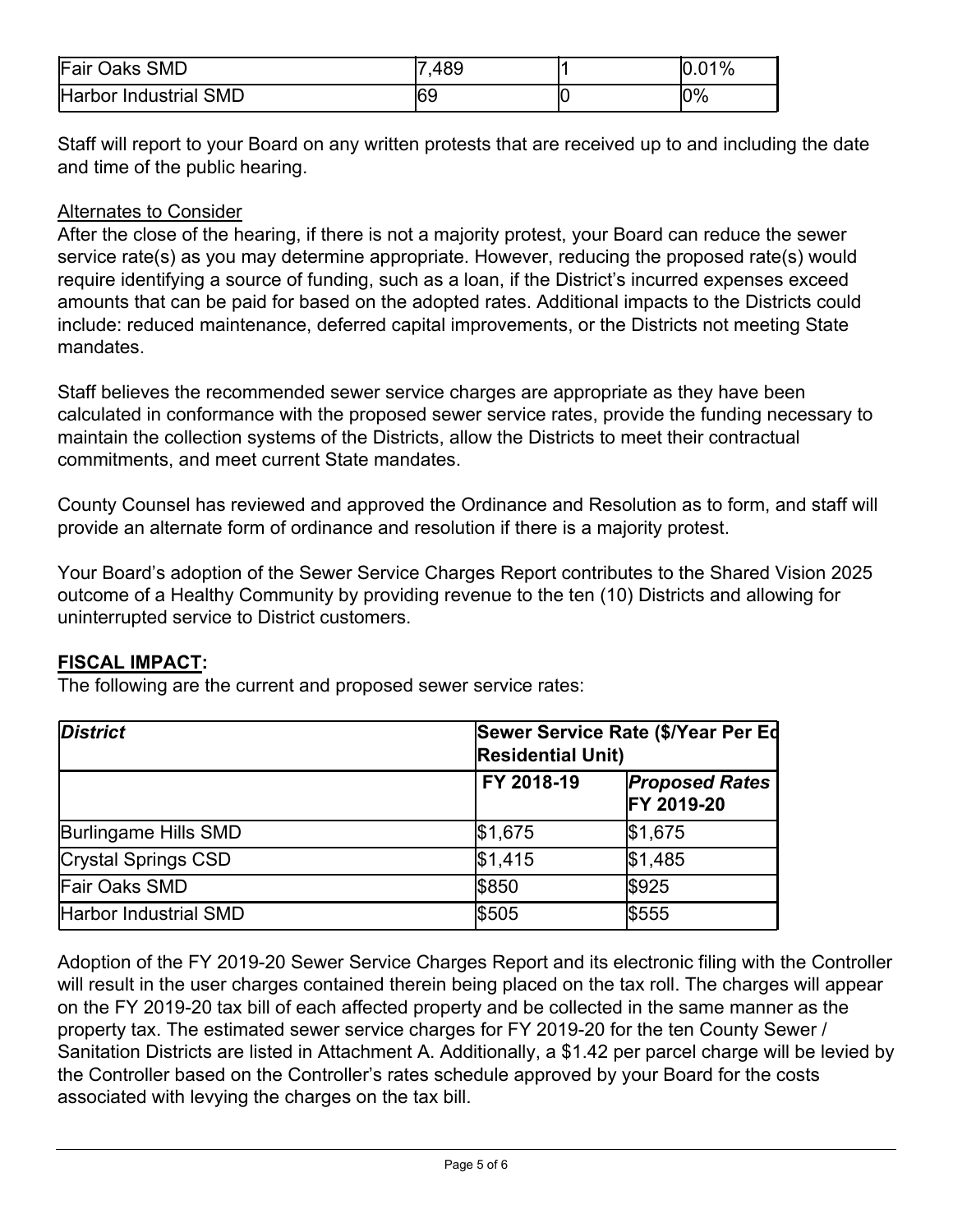There is no direct impact to the General Fund. However, sewer service charges are levied on properties that are either leased or owned by the County that are in the Districts and which are provided sewer service.

Attachment A: Estimated Sewer Service Charges for FY 2019-20 for the Ten County Sewer / Sanitation Districts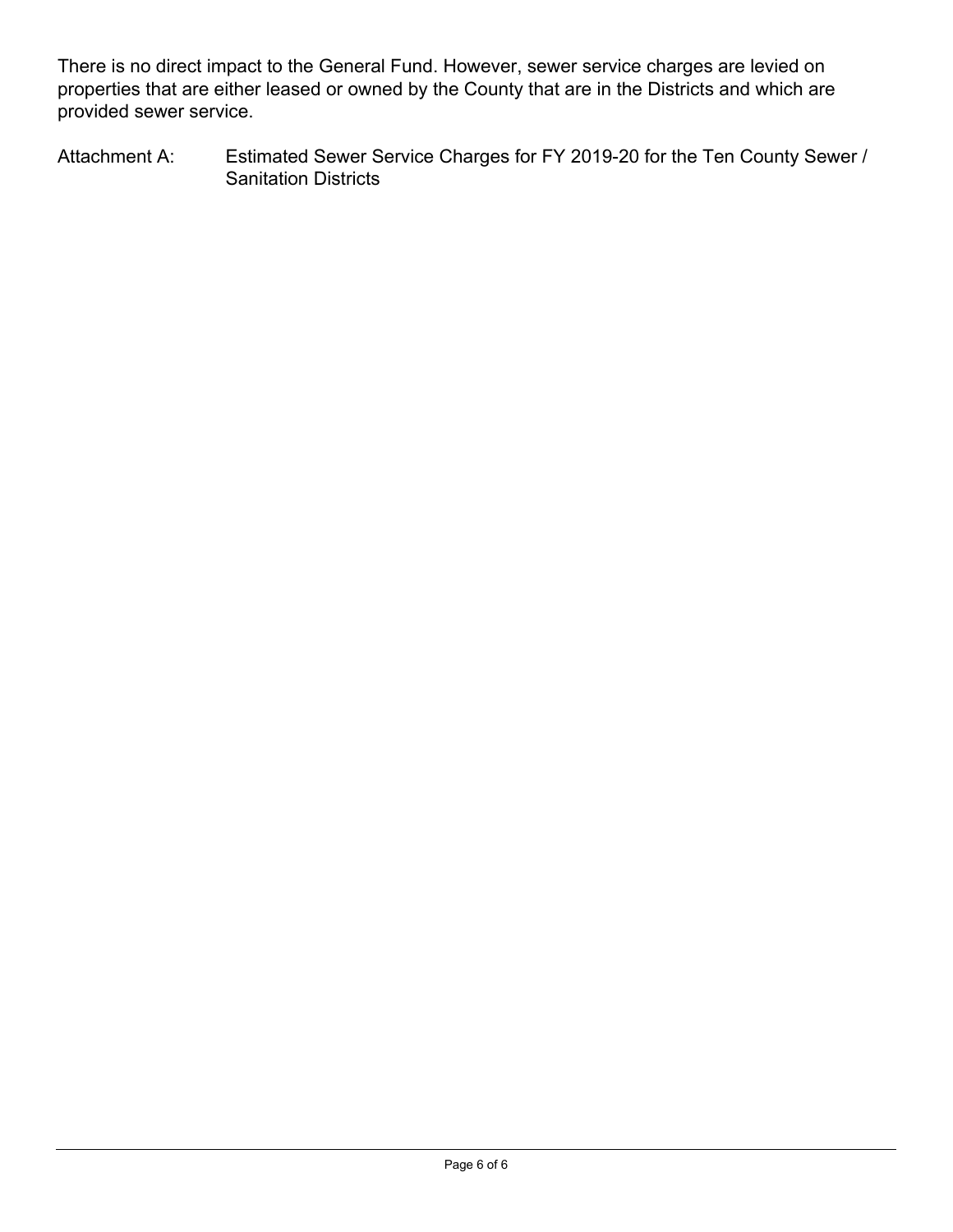#### Attachment A

. . .

#### **Estimated Sewer Service Charges for FY 2019-20 for the Ten County Sewer / Sanitation Districts**

| <b>District</b>                                        | <b>Total Estimated Sewer</b><br><b>Service Charges</b><br>FY 2019-20 |
|--------------------------------------------------------|----------------------------------------------------------------------|
| <b>Burlingame Hills Sewer Maintenance District</b>     | \$735,325                                                            |
| <b>Crystal Springs County Sanitation District</b>      | \$2,227,500                                                          |
| Devonshire County Sanitation District                  | \$415,500                                                            |
| Edgewood Sewer Maintenance District                    | \$23,700                                                             |
| <b>Emerald Lake Heights Sewer Maintenance District</b> | \$2,521,080                                                          |
| <b>Fair Oaks Sewer Maintenance District</b>            | \$8,772,625                                                          |
| <b>Harbor Industrial Sewer Maintenance District</b>    | \$44,955                                                             |
| Kensington Square Sewer Maintenance District           | \$99,900                                                             |
| Oak Knoll Sewer Maintenance District                   | \$198,090                                                            |
| <b>Scenic Heights County Sanitation District</b>       | \$108,015                                                            |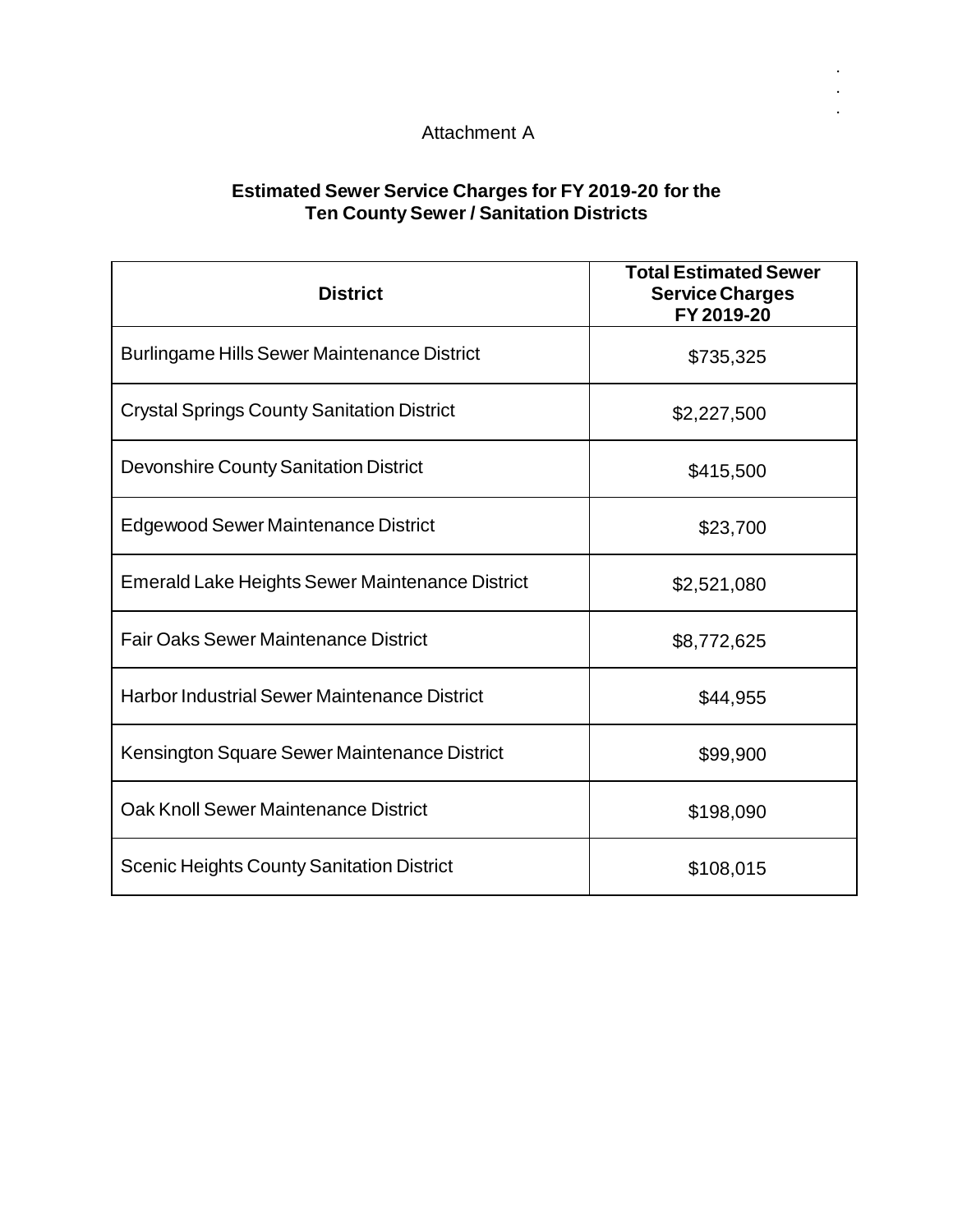# **RESOLUTION NO. 076813**

# **BOARD OF SUPERVISORS, COUNTY OF SAN MATEO, STATE OF CALIFORNIA ACTING AS THE GOVERNING BOARD OF THE TEN COUNTY SEWER /SANITATION DISTRICTS**

#### **\* \* \* \* \* \***

**RESOLUTION: 1) AUTHORIZING THE IMPOSITION OF SEWER SERVICE CHARGES FOR FY 2019-20; AND 2) DIRECTING THE FILING OF THE FY 2019-20 SEWER SERVICE CHARGES REPORT (THE "CHARGES REPORT") FOR THE 10 COUNTY SEWER/SANITATION DISTRICTS WITH THE COUNTY CONTROLLER; AND 3) AUTHORIZING THE DIRECTOR OF PUBLIC WORKS TO REFUND ANY OVERCHARGES RESULTING FROM DATA, DATA ENTRY, OR COMPUTATION ERRORS; AND 4) AUTHORIZING THE DIRECTOR OF PUBLIC WORKS TO REVISE THE CHARGES REPORT AS A RESULT OF ANY PARCEL CHANGES RECEIVED FROM THE COUNTY ASSESSOR AND/OR COUNTY CONTROLLER AND TO FILE THE REVISED CHARGES REPORT WITH THE COUNTY CONTROLLER**

**\_\_\_\_\_\_\_\_\_\_\_\_\_\_\_\_\_\_\_\_\_\_\_\_\_\_\_\_\_\_\_\_\_\_\_\_\_\_\_\_\_\_\_\_\_\_\_\_\_\_\_\_\_\_\_\_\_\_\_\_\_\_**

**RESOLVED,** by the Board of Supervisors of the County of San Mateo, State of

California, as the Governing Board of the following County Sewer Maintenance and

Sanitation Districts:

#### **Burlingame Hills Sewer Maintenance District; Crystal Springs County Sanitation District; Devonshire County Sanitation District; Edgewood Sewer Maintenance District; Emerald Lake Heights Sewer Maintenance District; Fair Oaks Sewer Maintenance District; Harbor Industrial Sewer Maintenance District; Kensington Square Sewer Maintenance District; Oak Knoll Sewer Maintenance District; Scenic Heights County Sanitation District.**

That

**WHEREAS,** this Board adopted the following sewer service base rates for said

Districts:

| <b>District</b>             | 2017-18 | 2018-19 | 2019-20 |
|-----------------------------|---------|---------|---------|
| <b>Burlingame Hills SMD</b> | \$1,595 | \$1,675 | \$1,675 |
| <b>Crystal Springs CSD</b>  | \$1,350 | \$1,415 | \$1,485 |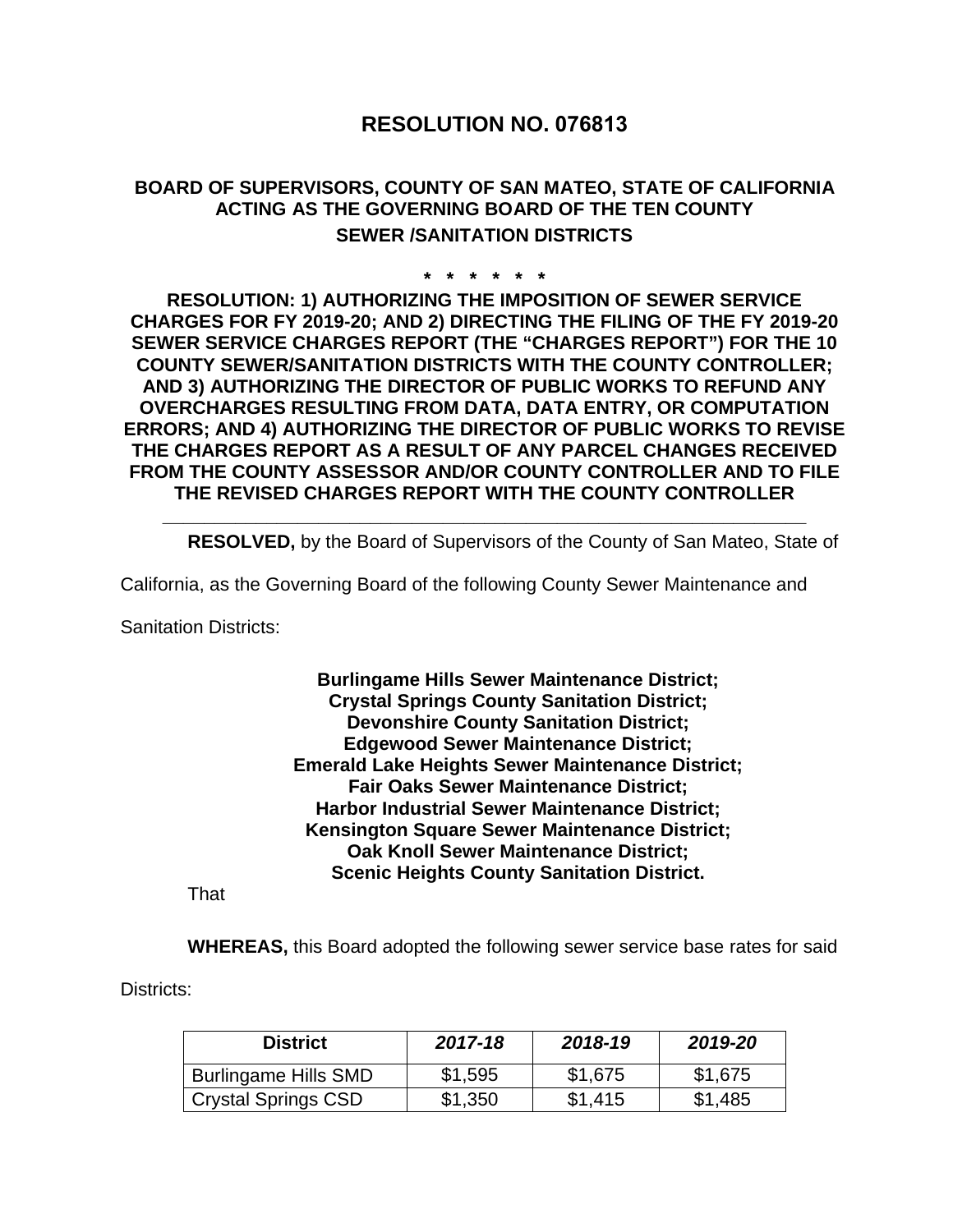| Devonshire CSD                                | \$1,240 | \$1,365 | \$1,500 |
|-----------------------------------------------|---------|---------|---------|
| Edgewood SMD                                  | \$1,405 | \$1,490 | \$1,580 |
| <b>Emerald Lake Heights</b><br>$SMD - Zone 1$ | \$1,345 | \$1,415 | \$1,490 |
| <b>Emerald Lake Heights</b><br>$SMD - Zone 2$ | \$1,280 | \$1,415 | \$1,490 |
| Fair Oaks SMD                                 | \$680   | \$850   | \$925   |
| <b>Harbor Industrial SMD</b>                  | \$410   | \$505   | \$555   |
| Kensington Square SMD                         | \$1,230 | \$1,290 | \$1,350 |
| Oak Knoll SMD                                 | \$1,155 | \$1,270 | \$1,395 |
| <b>Scenic Heights CSD</b>                     | \$1,440 | \$1,650 | \$1,895 |

**WHEREAS,** the Director of Public Works has prepared the Sewer Service Charges Report (Charges Report) described in Sections 5473, et seq., of the California Health & Safety Code, relating to the collection of sewer service charges on the tax roll based on the sewer service base rates set forth in the June 4, 2019 Ordinance; and

**WHEREAS,** a public hearing, as required by Sections 5473.1, et seq. of the California Health & Safety Code, was duly held on July 23, 2019, at 10:00 a.m. in the Board of Supervisors' Chambers; and

**WHEREAS,** this Board has heard and considered all objections, protests, and public testimony to said Charges Report at said public hearing and determined that sewer service charges should be imposed for the FY 2019-20; and

**WHEREAS,** the Controller is hereby authorized to place the charge on the property tax roll; and

**WHEREAS,** as of the date that the Charges Report was developed, the data for the relevant tax rate areas was still being finalized by the County.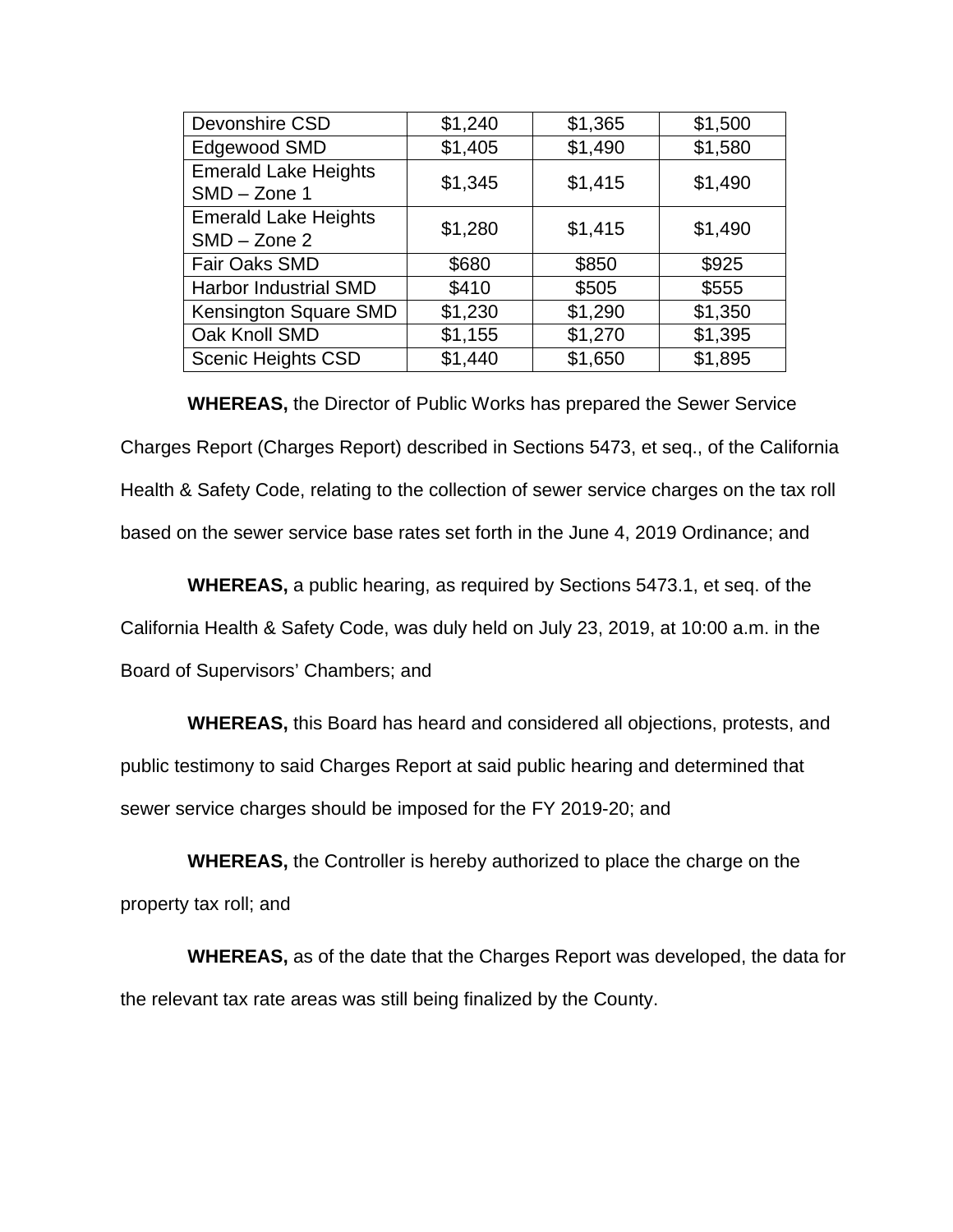# **NOW, THEREFORE, IT IS HEREBY DETERMINED AND ORDERED** as

follows:

1. Sewer service charges are hereby imposed on properties within the Districts governed by this Board to be computed on the basis of the provisions of Chapter 4.32 of the San Mateo County Ordinance Code and the following sewer service base rates:

| <b>District</b>                             | FY 2019-20 Sewer Service<br><b>Base Rate Per Equivalent</b><br><b>Residential Unit</b> |
|---------------------------------------------|----------------------------------------------------------------------------------------|
| <b>Burlingame Hills SMD</b>                 | \$1,675                                                                                |
| <b>Crystal Springs CSD</b>                  | \$1,485                                                                                |
| Devonshire CSD                              | \$1,500                                                                                |
| Edgewood SMD                                | \$1,580                                                                                |
| <b>Emerald Lake Heights</b><br>SMD - Zone 1 | \$1,490                                                                                |
| <b>Emerald Lake Heights</b><br>SMD - Zone 2 | \$1,490                                                                                |
| <b>Fair Oaks SMD</b>                        | \$925                                                                                  |
| <b>Harbor Industrial SMD</b>                | \$555                                                                                  |
| Kensington Square SMD                       | \$1,350                                                                                |
| Oak Knoll SMD                               | \$1,395                                                                                |
| Scenic Heights CSD                          | \$1,895                                                                                |

2. The charges set forth above shall be, and are hereby declared as, the sewer service charges to be levied on each parcel of property within said Districts for the FY 2019-20.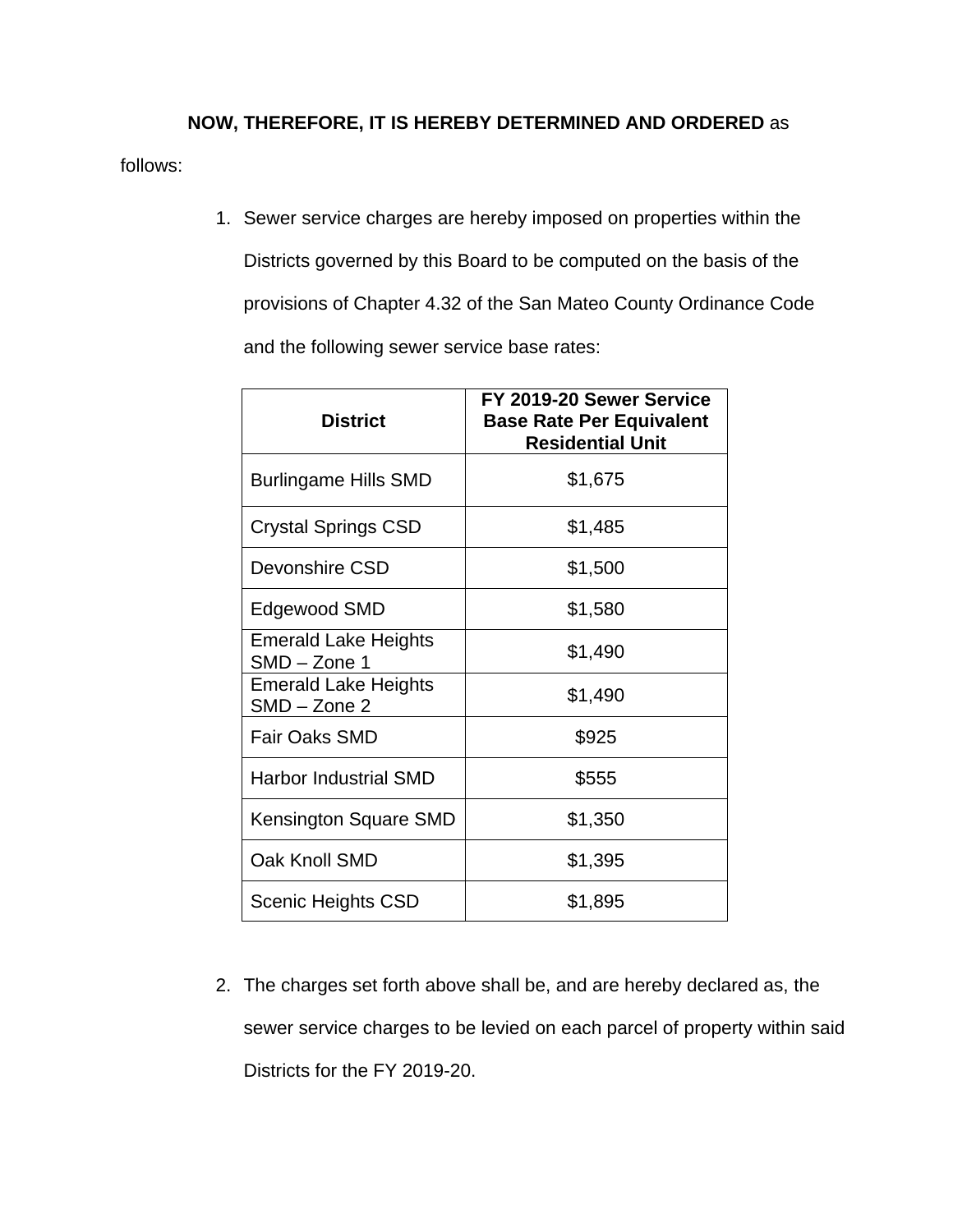- 3. The Director of Public Works is hereby directed to certify to the Clerk that the charges are based on the base rates adopted by this Board.
- 4. The Director of Public Works is also directed to file with the County Controller an electronic copy of said report and a statement endorsed thereon that the charges as set forth in said electronic copy are the charges as adopted by this Board based on the certification of the Director of Public Works.
- 5. The Director of Public Works is authorized to refund, as appropriate, any overcharge contained in said report to the owner of the parcel so overcharged when the overcharge resulted from data, data entry or computation errors as determined by said Director of Public Works.
- 6. The Director of Public Works is authorized to revise the Charges Report to reflect any parcel changes received from the County Assessor and/or County Controller on or after July 17, 2019. Such revisions shall be certified and filed by the Director of Public Works with the County Controller consistent with the processes set forth above.

\* \* \* \* \* \*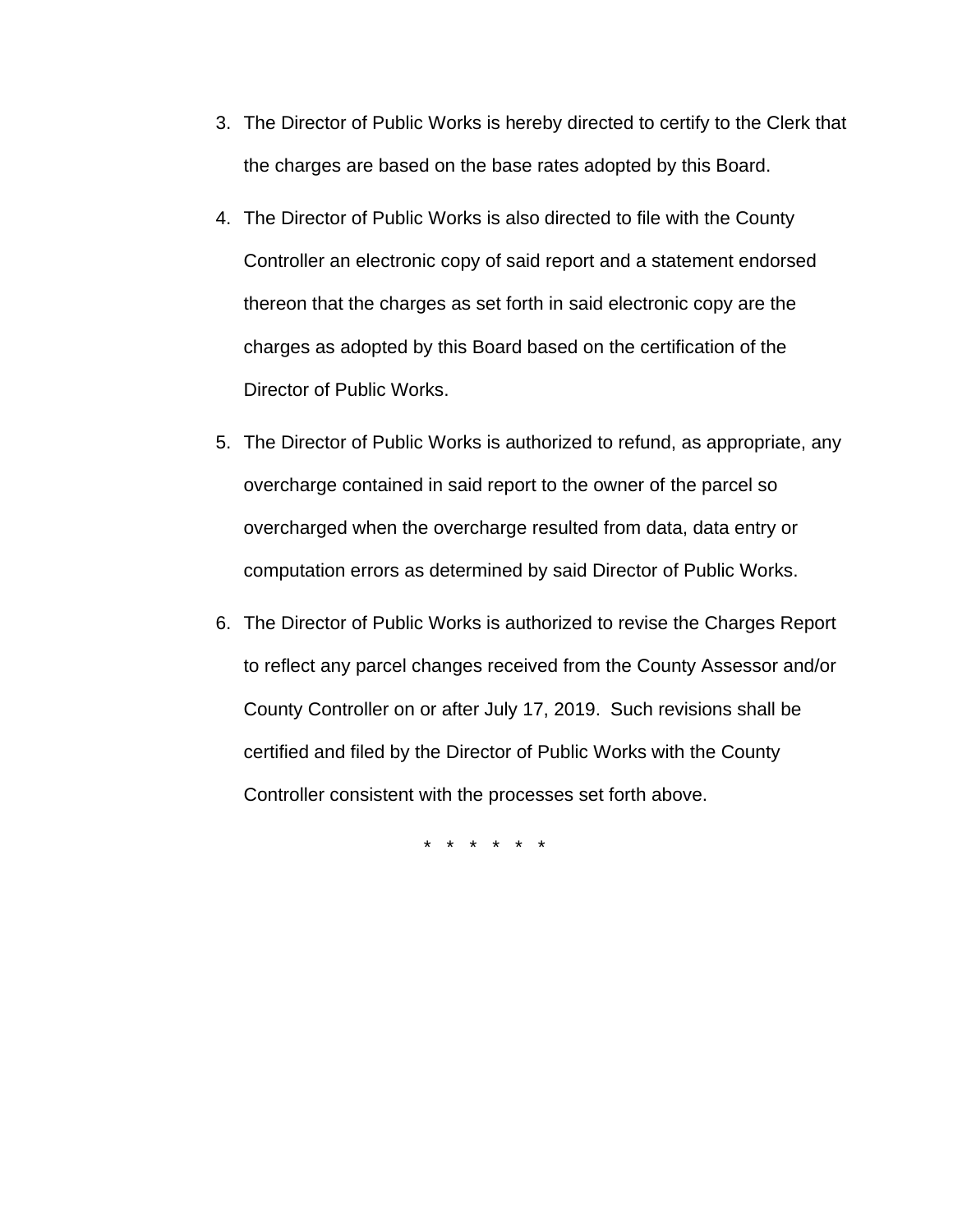*DAVID J. CANEPA*

*Regularly passed and adopted this 23rd day of July, 2019*

*AYES and in favor of said resolution:*

*Supervisors: DAVE PINE CAROLE GROOM DON HORSLEY WARREN SLOCUM*

*NOES and against said resolution:*

*Supervisors: NONE*

le Groom CAR

*President, Board of Supervisors County of San Mateo State of California*

*Certificate of Delivery*

*I certify that a copy of the original resolution filed in the Office of the Clerk of the Board of Supervisors of San Mateo County has been delivered to the President of the Board of Supervisors.*

 *Assistant Clerk of the Board of Supervisors*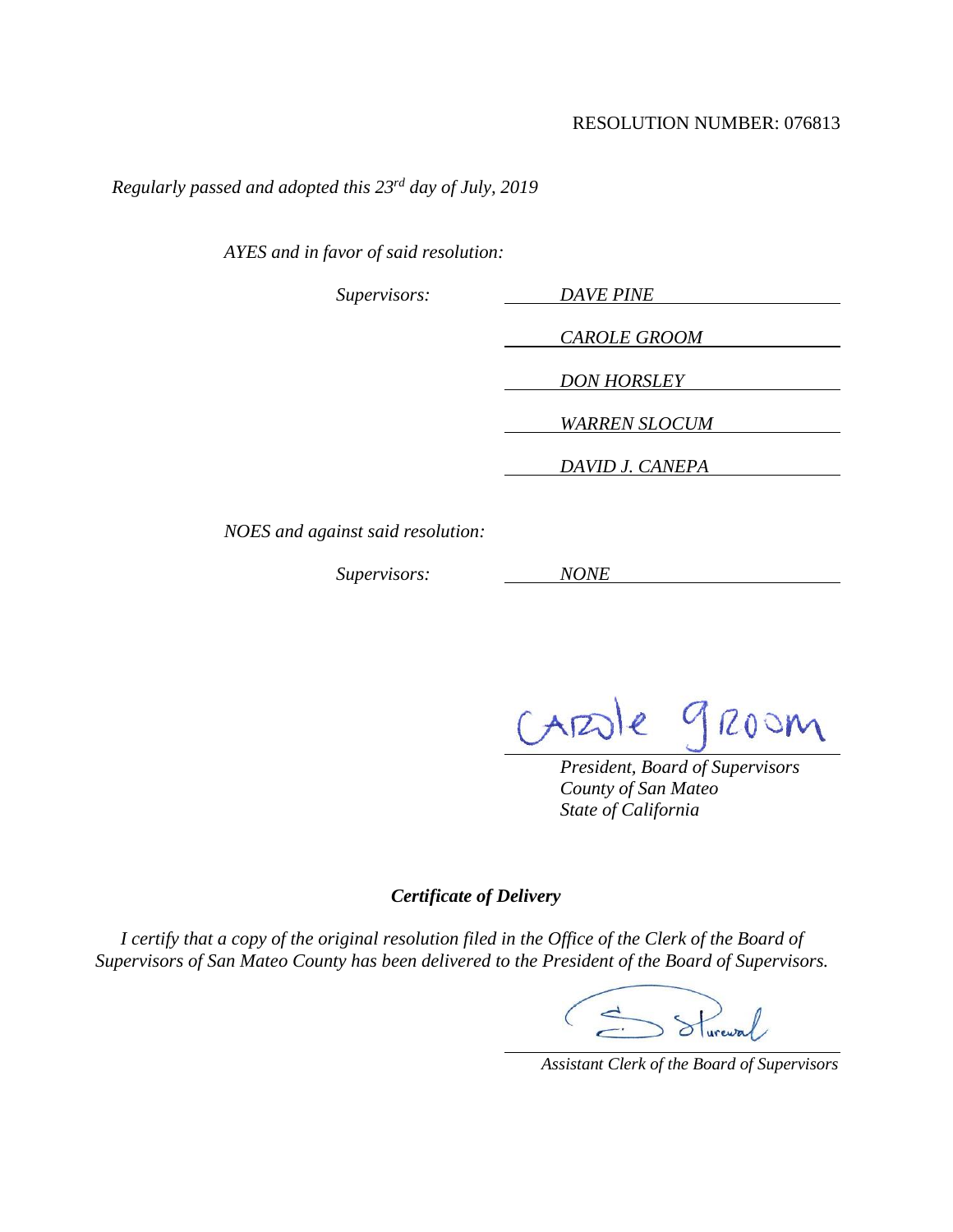#### **ORDINANCE NO. 4814 BOARD OF SUPERVISORS, COUNTY OF SAN MATEO, STATE OF CALIFORNIA ACTING AS THE GOVERNING BOARD OF THE TEN COUNTY SEWER MAINTENANCE/SANITATION DISTRICTS \* \* \* \* \* \***

#### **ORDINANCE AMENDING SECTION 4.32.020 OF CHAPTER 4.32 OF TITLE 4, OF THE SAN MATEO COUNTY ORDINANCE CODE, SETTING SEWER SERVICE RATES FOR FISCAL YEAR 2019-20 FOR THE BURLINGAME HILLS SEWER MAINTENANCE DISTRICT, THE CRYSTAL SPRINGS COUNTY SANITATION DISTRICT, THE FAIR OAKS SEWER MAINTENANCE DISTRICT, AND THE HARBOR INDUSTRIAL SEWER MAINTENANCE DISTRICT**

The Board of Supervisors of the County of San Mateo, State of California,

**ORDAINS** as follows:

**SECTION 1.** Section 4.32.020 of Chapter 4.32 of Title 4, Sanitation and Health, of the

San Mateo County Ordinance Code is hereby amended in its entirety to read as follows:

Section 4.32.020 RATES. Sewer Service Charges are hereby prescribed

for each residential unit or residential unit equivalent per connection to

each district's sanitary sewerage system, per year or portion thereof, as

| <b>District</b>                               | 2017-18 | 2018-19 | 2019-20 |
|-----------------------------------------------|---------|---------|---------|
| <b>Burlingame Hills SMD</b>                   | \$1,595 | \$1,675 | \$1,675 |
| <b>Crystal Springs CSD</b>                    | \$1,350 | \$1,415 | \$1,485 |
| Devonshire CSD                                | \$1,240 | \$1,365 | \$1,500 |
| Edgewood SMD                                  | \$1,405 | \$1,490 | \$1,580 |
| <b>Emerald Lake Heights</b><br>$SMD - Zone 1$ | \$1,345 | \$1,415 | \$1,490 |
| <b>Emerald Lake Heights</b><br>$SMD - Zone 2$ | \$1,280 | \$1,415 | \$1,490 |
| Fair Oaks SMD                                 | \$680   | \$850   | \$925   |
| <b>Harbor Industrial SMD</b>                  | \$410   | \$505   | \$555   |
| Kensington Square SMD                         | \$1,230 | \$1,290 | \$1,350 |
| Oak Knoll SMD                                 | \$1,155 | \$1,270 | \$1,395 |
| <b>Scenic Heights CSD</b>                     | \$1,440 | \$1,650 | \$1,895 |

follows:

**SECTION 2.** This Ordinance shall be in full force and effect 30 days after its adoption.

**\* \* \* \* \* \***